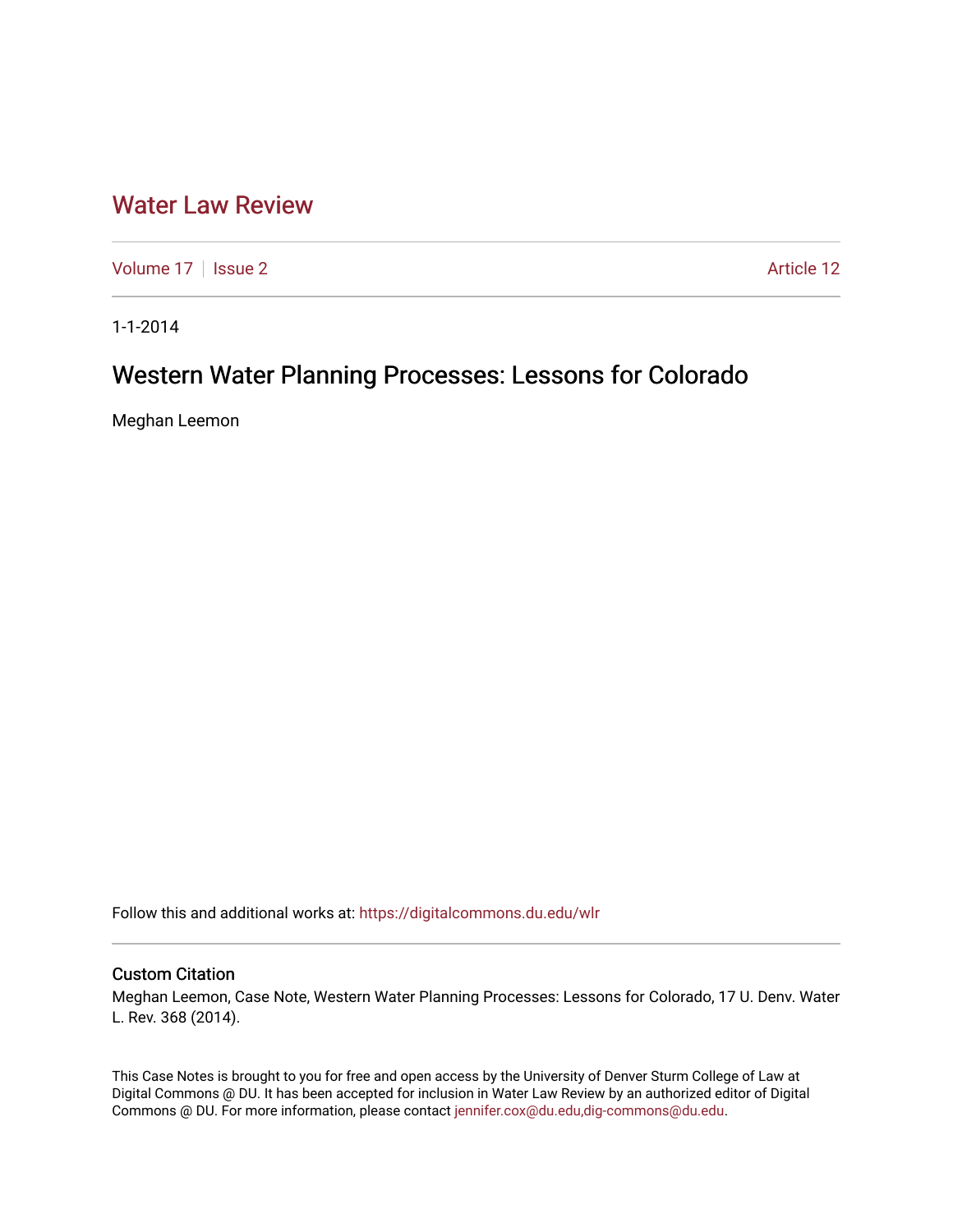## **CASE NOTE**

## **WESTERN WATER PLANNING PROCESSES: LESSONS FOR COLORADO**

### **MEGHAN LEEMON**

#### I. INTRODUCTION

As the demand for water outpaces a relatively stagnant supply in the United States, states, particularly in the west, are developing water plans to better prepare for their water future. The state water plans, through state water boards, establish "water policies and goals."' Government involvement in water law and water plans is crucial because properly completed plans help local governments better understand water as a resource and how to protect this interest.' In the west, Arizona, Colorado, and Washington are the only states without comprehensive water plans.' Although Arizona has a "water atlas," the atlas breaks down into seven distinct parts, lacking a cohesive component inherent in a comprehensive state water plan.'

Plans, such as those in California and Texas, note that comprehensive water plans are necessary to address the persistent drought and the pressing need to

**<sup>1.</sup>** CRAIG BELL &JEFF TAYLOR, WATER LAWS **AND POLICIES** FOR **A** SUSTAINABLE FUTURE: **A** WEsTERN STATES' PERSPECTIVE 22 **(2008)** *avadable at* http://www.westgov.org/wswc/laws%20&%20policies%20report%20%28final%20with%20cover%29.pdf.

*<sup>2.</sup> See* Stephen H. Greetham, *Symposium: Oklahoma's 21st Century Water Challenges: Water Planning: An Opportunity for Managing Uncertainties at the Tribal-State Interface?*, 64 OKLA. L. REv. *593,* 604-05 (2012).

**<sup>3.</sup>** Emily Dowd, *Conference Repor\* Colorado Water Congress Summer Conference 2013: Leadmg out Water Future,* **17** U. DENV. WATER L. REv. **156, 168 (2013).**

*<sup>4.</sup> See Welcome to the Aniona Water Atlas on the Web!,* ARIZONA DEPARTMENT OF WATER RESOURCES, http://wvw.azwater.gov/AzDWR/StatewidePlanning/wateratlas/default.htm (last visited Apr. 21, 2014).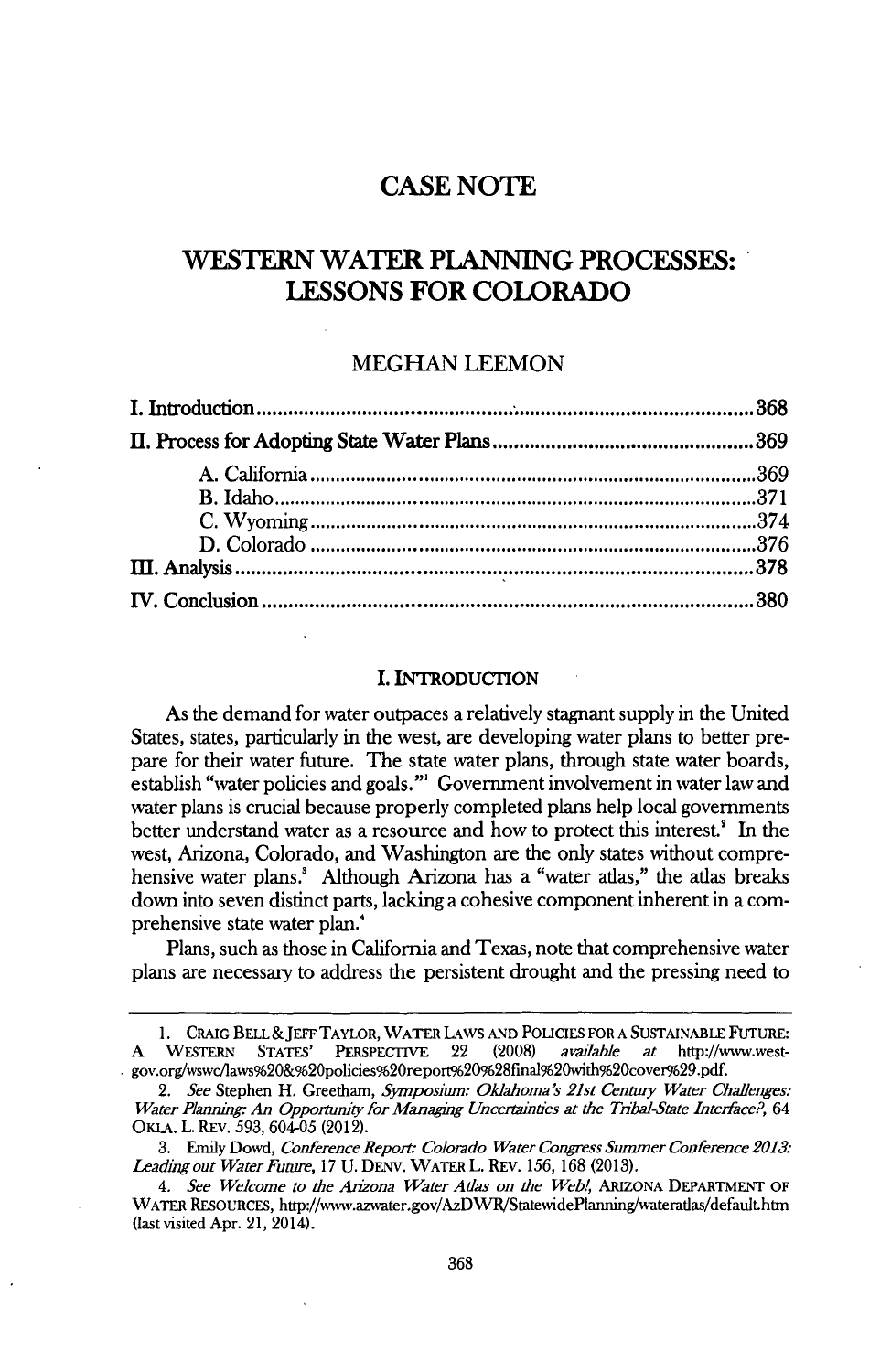plan for the future.' Despite criticism that water plans are an "ineffective tool to link water and growth," the plans persist and appear effective in most states.'

Colorado is in the process of developing and drafting a cohesive attempt at a state water plan. **A** first draft is due to the Governor on December **10,** 2014, with a final approval date of December **2015.'** It can be argued the state's *con*stitution's embrace of the prior appropriation doctrine' and the **1969** Water Right Determination and Administration Act' serve as a de facto state water plan. James Eklund, the Colorado Water Conservation Board ("CWCB") Executive Director, has made assurances that "Colorado's water plan must and will work with the Doctrine of Prior Appropriation."<sup>10</sup> This note will address water plans in California, Idaho, and Wyoming, specifically examining the processes and procedures behind each plan, and how Colorado can learn from and look to these other states for guidance.

#### II. **PROCESS** FOR ADOPIING **STATE** WATER **PLANS**

#### **A.** CALIFORNIA

California has a long history of water plans, dating back to **1919** with the Marshall Plan." The Marshall Plan led to the first state-operated water project plan, the California State Water Plan ("California Plan"), published in **1930."** Since **1930,** California has updated the California Plan numerous times, most recently with Update **2013."** Update **2013** had a scheduled March 2014 release date. Although the final version is not yet available," three out of five Update **2013** volumes are available online via a Public Review Draft."

The California Water Code ("CWC") mandates the California Plan in Section **10000** and each plan must comply with the requirements set forth in sections 10004-10013." Requirements include conducting studies to determine

**6.** BELL **&** TAYLOR *supra* note **1,** at 22.

**8. COLO. CONST.** art XVI, **§§** *5, 6.*

**9.** Water Right Determination and Administration Act of **1969, COLO.** REv. **STAT. §§ 37- 92-101** to **-602 (2013).**

10. Steve Porter, *Colorado Water Summit Highlight's State's Water Challenges, seeks answers through WaterPlan,* INNOvATIONEws (Mar. 4,2014), http://innovationews.com/water/water-summit-highlights-states-water-challenges-seeks-answers-through-water-plan/.

*11. History of the Cahfornia State Water Project,* DEPARTMENT OF WATER **RESOURCES,** http://www.water.ca.gov/swp/history.cfm (last visited Apr. 21, 2014); *Previous Reports,* CALIFORNIA WATER **PLAN,** http://www.waterplan.water.ca.gov/previous/index.cfm (last visited Apr. 21, 2014).

*12. 1istory of the California State Water Project, supra* note *11; Previous Reports, supra* note **11.**

*13. Previous Reports, supra note* **11.**

14. As of April 21, 2014.

15. Public Review Draft, CALIFORNIA WATER PLAN, http://www.waterplan.water.ca.gov/cwpu20l3/prd/index.cfm (last visited Apr. 21, 2014).

**16.** WATER **§§ 10000;** 10004-13; ExEcuTIvE SUMMARY, THE **CALIFORNIA** WATER **PLAN:**

*<sup>5.</sup>* **.**ARNOLD SCHWARZENEGGER **ET AL.,** CALIFORNIA WATER PLAN HIGHLIGHTs 2 **(2009)** *avadable at* http://www.waterplan.water.ca.gov/docs/cwpu2009/0310final/highlights\_cwp2009\_spread.pdf; *State Water Planning,* TExAs WATER DEVELOPMENT BOARD, http://www.twdb.state.tx.us/waterplanning/swp/ (last visited Apr. 21, 2014).

**<sup>7.</sup>** CoLoRADo's WATER **PLAN** TIMELINE, http://rockies.audubon.org/sites/default/files/documents/co\_water\_plan\_timeline\_cropped\_image.jpg (last visited Apr. 21, 2014).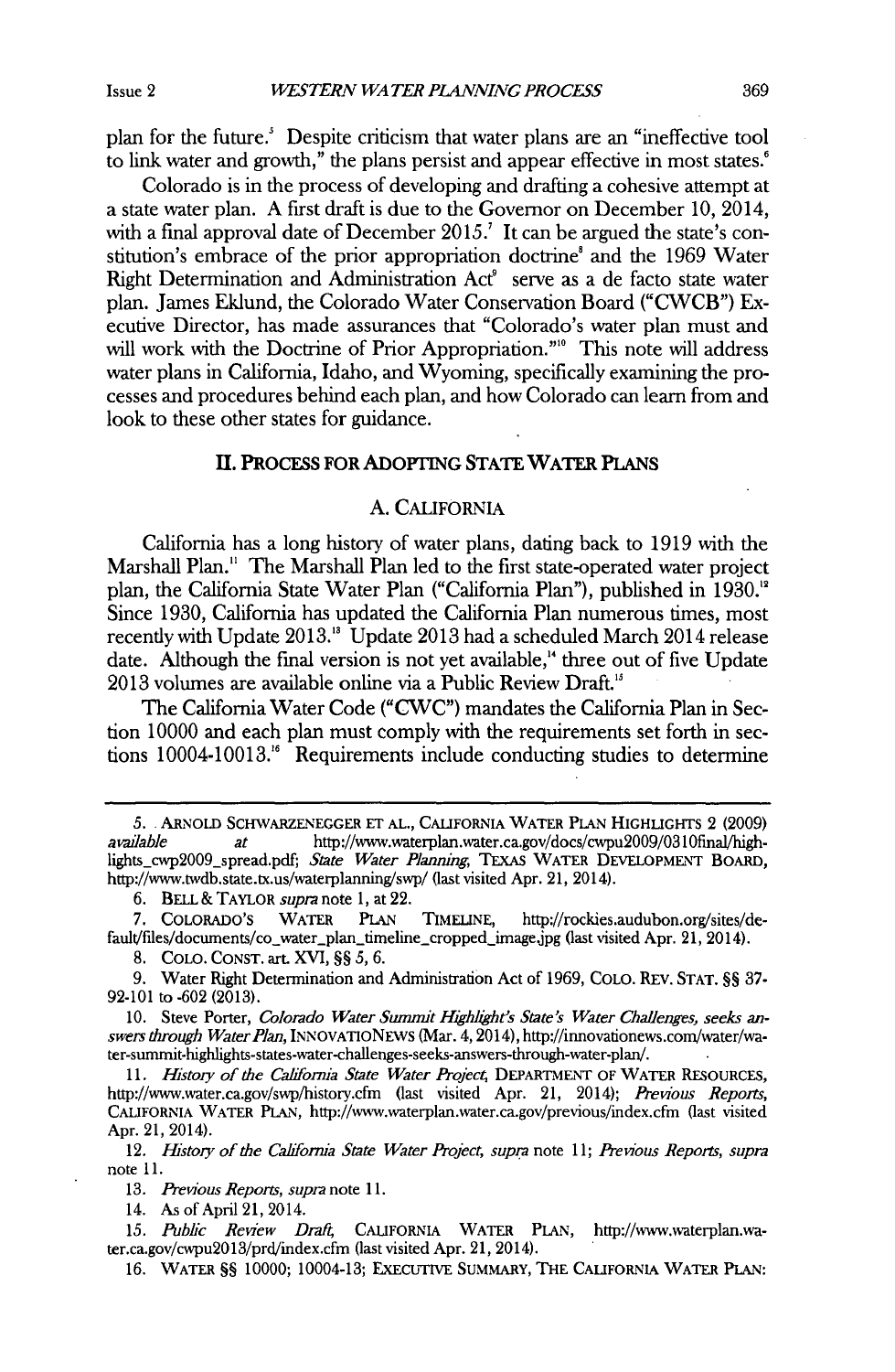the water amount needed to meet California's future needs as well as recommendations on how to meet the needed levels." The CWC mandates the California Department of Water Resources to publish and update the California Plan every five years.<sup>18</sup> The Department of Water Resources must report each update component to the California Legislature **"in** the session in which the update plan is issued."<sup>9</sup> For each California Plan update, receiving broad input from Californians is a primary goal for drafters **in** order to be more innovative and to have a better, maintainable outcome.<sup>20</sup> As such, the CWC requires a preliminary draft release to all interested persons and entities in California for their review and comments." Update **2013** involved extensive collaboration between the public, stakeholders, businesses, tribes, and state agencies to provide an "actionable blueprint for California's water future."<sup>22</sup> The CWC requires an advisory committee to assist in the updating process; all meetings with the committee must be open to the public.<sup>28</sup> Update 2013 does not create "mandates, prioritize actions, or allocate funding," but rather provides a roadmap to better inform legislative action and to help shape planning processes and decision making at all government levels."

Update **2013** focuses on advancing integrated water management, strengthening government agency alignment, and investing in innovation and infrastructure.' More specifically, Update **2013** focuses on an outcome-based and goaloriented approach through strategies and suggestions, but does not lay out specific projects." **By** improving government agency alignment, California hopes to ensure efficient and accelerated implementation of the proposed strategies." While the California Plan does not allocate funding specifically, it does mention funding and funding suggestions in a variety of ways: self-funding programs, costsharing programs, and public benefits programs.<sup>28</sup>

In addition to the California Plan, the California Governor directed the creation of a California Water Action Plan ("Action Plan") to identify key actions for California's urgent water needs." The Mountain Counties Water Resources Association ("MCWRA") has both applauded and criticized the Action

- 21. **CAL.** WATER **CODE** § 10004(b)(3).
- 22. EXECUTIVE SUMMARY, *supra note* **16,** at *7;* CALIFORNIA WATER **PLAN,** *supra* note **18.**
- **23.** WATER **S** 10004(b)(2).
- 24. EXECUTIVE SUMMARY, *supra note* **16,** at **1.**
- **25. EXECUTIVE** SUMMARY, *supra note* **16,** at 2.

**26.** *Id.* at **3;** David Aladjem, Partner with Downey Brand LLP, Presentation on California's Water Plan, University of Denver Water Law Review Symposium (Apr. **18,** 2014), *available at* http://duwaterlawreview.com/symposium-2014-2/.

29. CALIFORNIA WATER ACTION PLAN, http://resources.ca.gov/california\_water\_action\_plan/ (last visited Apr. 21, 2014).

**INVESTMENT IN INNOVATION AND** INFRASTRUCTURE **1 (2013).**

**<sup>17.</sup>** WATER **S** 10004.6 (a).

*<sup>18.</sup> Id.* **§** 10004(b)(1); **CALIFORNIA** WATER **PLAN,** http://www.waterplan.water.ca.gov/ (last visited Apr. 21, 2014).

**<sup>19.</sup>** WATER S 10004(b)(1).

<sup>20.</sup> **CALIFORNIA** WATER **PLAN,** *supra* note **18.**

*<sup>27.</sup> See* EXECUTIVE SUMMARY, *supra* note **16,** at **3.**

<sup>28.</sup> *Id.* at 4; Maven, *First Volume of the California Water Plan Available for Public Review*, MAvEN's NOTEBOOK (Oct. **3, 2013),** http://mavensnotebook.com/2013/10/03/first-volume-ofthe-califomia-water-plan-available-for-public-review/.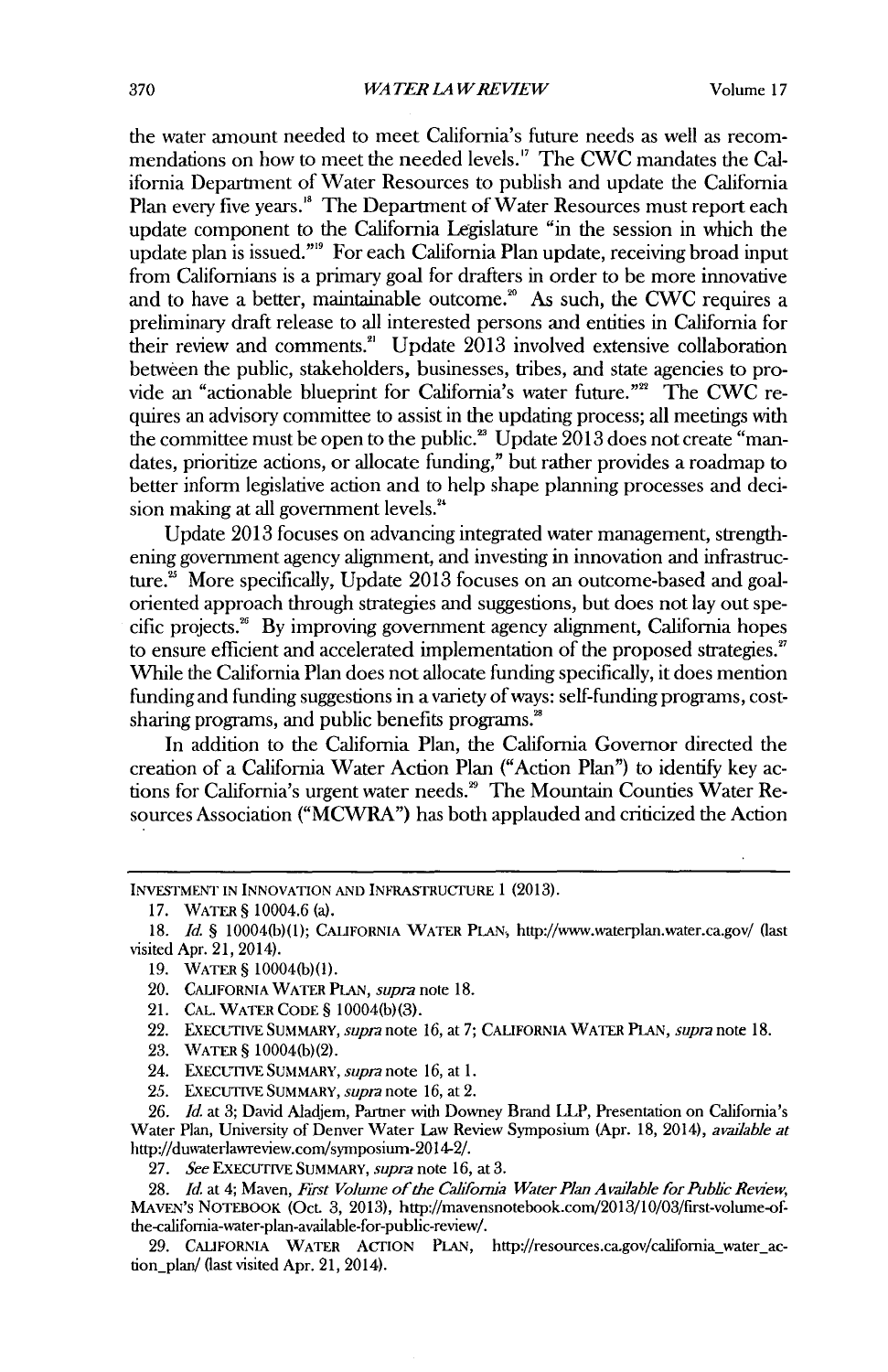Plan. The MCWRA applauds the plan as being a "coordinated, comprehensive plan for addressing the statewide water challenges."<sup>30</sup> However, the MCWRA criticized the plan because it does not integrate the Sierra Nevada headwaters, where most of the state's drinking water supply comes from, to the degree the MCWRA would have hoped." No state water plans are perfect, and California is no exception. David Aladjem, an attorney and partner at one of California's most successful water firms, criticized the new, comprehensive California Plan as no longer being a central guiding document, but instead describes it as "peripheral."<sup>32</sup> In addition to the California Plan, California also has various other regional "water plans," such as the Bay Delta Conservation Plan<sup>33</sup> and the Central Valley Project.<sup>34</sup> The Central Valley Project, a water conservation project consisting of dams, reservoirs, power plants, and canals, reaching roughly nine million acre-feet of water, is a federal project overseen **by** the United States Bureau of Reclamation." Balancing these various plans poses a significant challenge for California.

Overall, California still has a comprehensive water plan that helps guide water use **in** one of the nation's largest and most populous states. California has a long history in water planning and has learned from their past mistakes. Other states can look to California to **help** guide their own water planning process. California recognizes that water supply is ever changing and the need for a new plan every five years is essential in providing for several decades to come." Other states should look at the flexible nature of the California Plan and consider requiring a similar update schedule, to allow time to see what is and **is** not working, while still aiming for the long-term relevance of the plan.

#### B. **IDAHO**

Idaho adopted its first State Water Plan ("Idaho Plan") in 1974, with updates occurring every two to four years until **1996."** Idaho did not update its water plan again until 2012, when the **1996** Idaho Plan was becoming outdated and in need of improvement." Idaho also has ten individual basin plans; each basin updates its plan more frequently than the comprehensive Idaho Plan."

**36. CALIFORNIA WATER PLAN,** *supra* note **18.**

*<sup>30.</sup> CahTornna WaterAction Plan,* **MOUNTAIN COUNTIES WATER RESOURCES ASSOCIATION** (Nov. 24, **2013),** http://mountaincountieswater.con/2013/1 1/california-water-action-plan-publicreview-draft-mcwra-comments/.

*<sup>31.</sup> Id.*

**<sup>32.</sup>** Aladjem, *supra* note **26.**

**<sup>33.</sup> BAY DELTA CONSERVATION PLAN,** http://baydeltaconservationplan.com/Home.aspx (last visited May **11,** 2014).

<sup>34.</sup> **16 U.S.C.S. §695d** (LexisNexis 2014).

*<sup>35.</sup>* **CENTRAL VALLEY PROJECT,** http://www.usbr.gov/projects/Project.jsp?proj Name-Central+Valey+Project (last visited May **11,** 2014).

*<sup>37.</sup> State Water Plan,* **IDAHO WATER RESOURCE BOARD,** http://www.idwr.idaho.gov/waterboard/WaterPlanning/Statewaterplanning/State\_Planning.htm (last visited Apr. 21, 2014).

**<sup>38.</sup>** *Id.; See also* Kimberlee Kruesi, *A New Plan for Idaho's Water,* **MAGIC VALLEY (July** 20, 2012, 2:10 AM), http://magievalley.com/news/local/a-new-plan-for-idaho-s-water/article ea7c6244-d228-1lel-9d9b-00la4bcf887a.html.

**<sup>39.</sup>** *See Comprehensive Basin Planning,* **IDAHO WATER RESOURCE BOARD,** http://www.idwr.idaho.gov/waterboard/WaterPlanning/CompBasinPlanning/Comp\_Basin\_Plans.htm (last visited Apr. 21, 2014).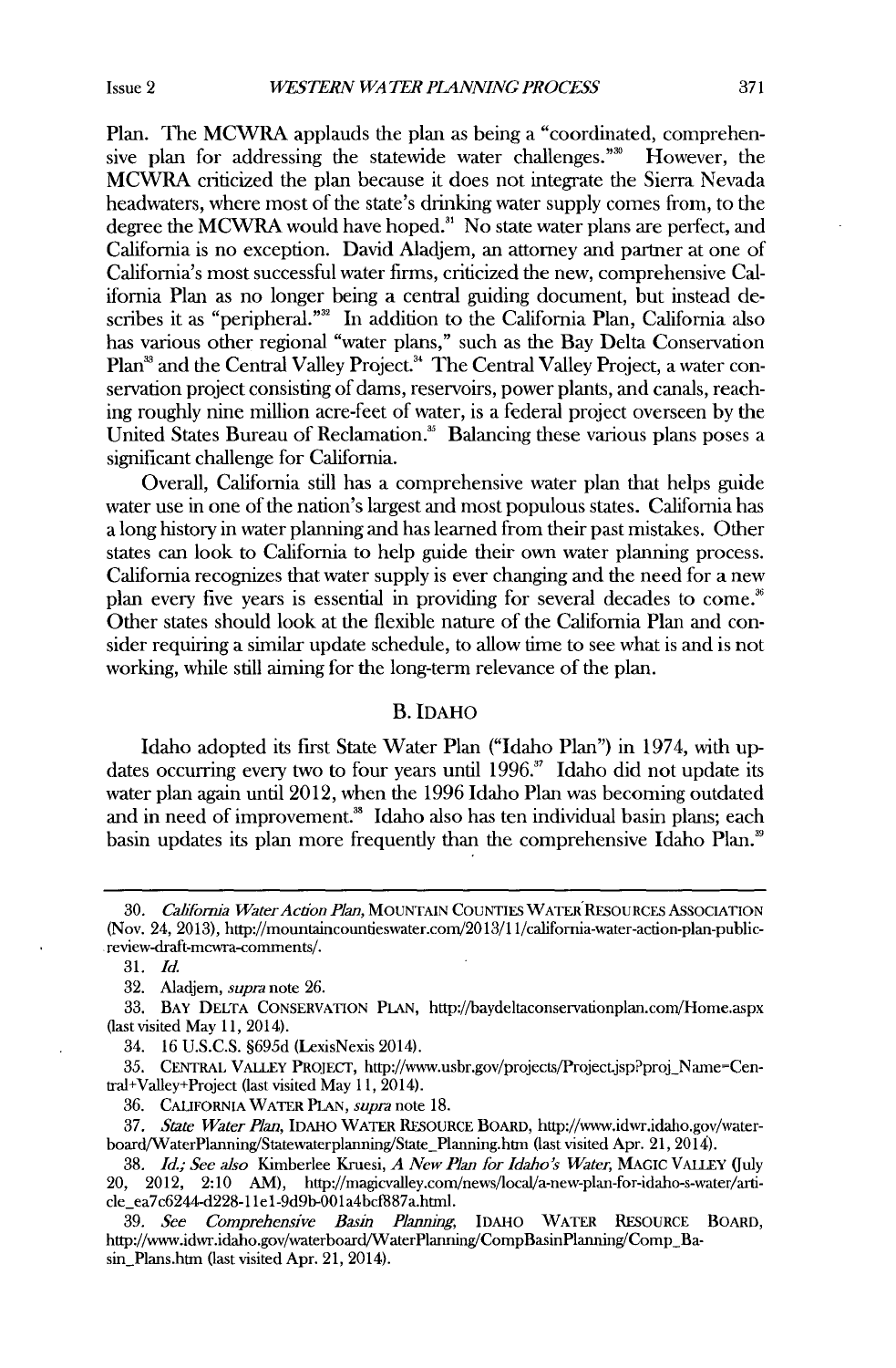The Idaho Constitution provides the discretionary authority to prepare a state water plan through a mandated "Water Resource Agency;" unlike California, Idaho law does not mandate a water plan.'

Creating the Idaho Plan is a five-step process, beginning with a comprehensive public involvement program and ending with Idaho Legislature approval." With extensive public input, the 2012 Idaho Plan went into effect on March **8, 2013."** Under Idaho law, the Idaho Legislature receives the Water Plan on the first session day, and if no legislative changes are made within sixty-days, then the plan, as written, becomes effective.'

The Idaho Water Resource Board ("IWRB") develops the Idaho Plan." The Idaho Plan has two primary components: (i) addressing statewide policies, goals, and objectives, and (ii) addressing individual basin plans." Similar to California, Idaho drafted the plan with public input; the **IWRB** held seven public hearings across the state, where the public submitted written comments and exhibits to the IWRB for consideration.<sup>46</sup> Forty-seven constituents, including individual state residents and various environmental group representatives, provided either written or oral testimony to the IWRB during the public comment period."

Similar to California, the Idaho Plan involves many suggestions, but no mandates or regulations." IWRB Chairman Roger Chase said that **by** creating a voluntary water plan, Idaho has "one of the most successful salmon recovery programs in the nation."" For the first time, the 2012 Idaho Plan "includes implementation strategies and milestones" to guide the execution of such policies." Strategies include authorizing legal action to protect Idaho's sovereignty over its water and cooperating with state agencies, neighboring states, the federal government, and Indian **tribes."** The Idaho Plan both explains the past and provides a forward path." The Idaho Plan lists five main objectives for the new

45. **DAVID** R. **TUTHILL, JR., ET AL., THE WATER REPORT** 4 **(2013),** *avadable at* http://www.cwi.colostate.edu/southplatte/files/Conjunctive%20Management%20in%20Idaho-The%20Water%20Report.pdf.

46. *See Background Information on Revision Process,* **IDAHO WATER RESOURCE BOARD,** http://www.idwr.idaho.gov/waterboard/WaterPlanning/StateWaterPlanning/Background-info.htm (last visited Apr. 21, 2014).

47. *See id.; see also Pubc Testimony & Written Comments Received by IWRB,* **IDAHO WATER RESOURCE BOARD,** http://www.idwr.idaho.gov/waterboard/WaterPlanning/StateWater-Planning/PDFs/Public%20Comment9620Summary%20Table.pdf (last visited Apr. 21, 2014).

48. *See Kunz,* supra note 42.

**49.** *Id*

*50.* **IDAHO STATE WATER PLAN,** *supra* note **41,** at iv.

*51.* Id at **8.**

**52.** Clive Strong, Chief of the Natural Resources Division of the Office of the Attorney General of the State of Idaho, Presentation on Idaho's Water Plan, University of Denver Water Law

<sup>40.</sup> **IDAHO CONST.** art. XV, **S 7.**

<sup>41.</sup> **IDAHo WATER RESOURCE BOARD, IDAHO STATE WATER PLAN** *5* (2012).

<sup>42.</sup> *See* Aaron Kunz, *Idaho's New State Water Plan Adopted without Legisladve Approval,* OPB (Mar. **7, 2013),** http://earthfix.opb.org/water/article/idahos-new-state-water-plan-adoptedwithout-legisl/.

<sup>43.</sup> **IDAHO CONST.** art. XV, **S 7.**

*<sup>44.</sup> Comprehensive State Water Plannn,* **IDAHO WATER RESOURCE BOARD,** http://www.idwr.idaho.gov/waterboard/WaterPlanning/comprehensive%20planning.htm (last visited Apr. 21, 2014).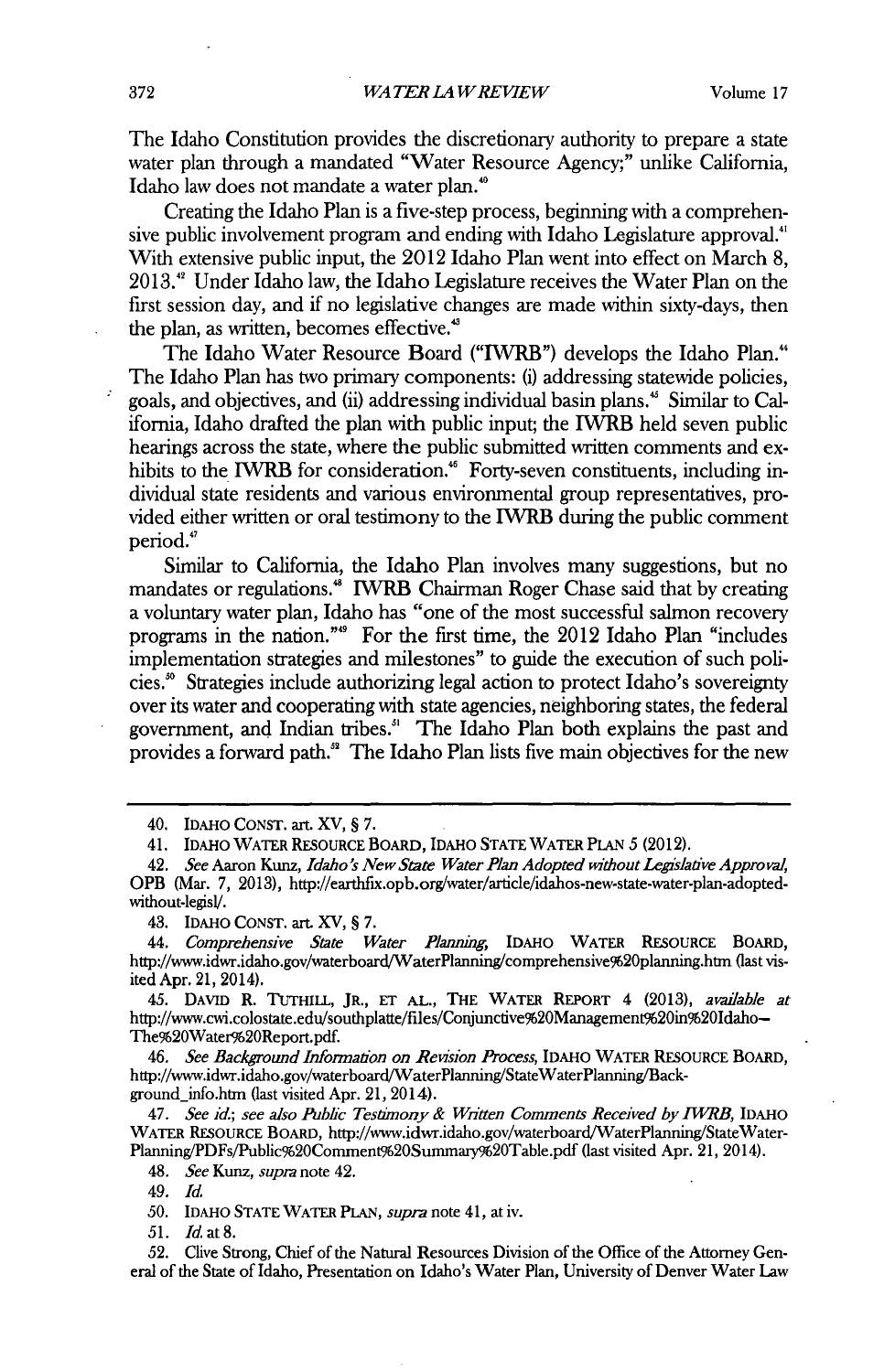plan to accomplish: water management, public interest, economic development, environmental quality, and public safety.<sup>58</sup>

The new Idaho Plan addresses concerns about salmon recovery, wetlands, and climate variability.<sup>54</sup> Although the Idaho Plan focuses extensively on climate variability, the legislature apparently originally planned to remove the concept. The House Resources and Conservation Committee attempted to rewrite the plan halfway through the sixty-day legislative period **by** removing every mention of climate change and most mentions of riparian and wetland habitats and protecting endangered species." Because the proposed changes were too late and there was insufficient time to have the House and the Senate pass the changes, the 2012 Idaho Plan went into effect as originally written and proposed to the Idaho Legislature, including the **IWRB** focus on climate variability."

Like all other water plans, organizations and the legislature have criticized the Idaho Plan. The Kootenai Environmental Alliance praises the Idaho Plan as recognizing many beneficial water uses and the need to protect those uses, yet also notes that the plan is "overly reliant on the construction of dams to meet future water needs."" Dam construction is "expensive, damaging to the environment, and provides no guarantee of additional water."" Prior to enactment, the Idaho Conservation League prompted Idaho citizens to inform the **IWRB** that clean water and water conservation should be a priority."

Idaho has certainly come far since **1996,** but they have a ways to go before all can accept or even tolerate their water plan. Clive Strong, the Natural Resources Division Chief of the Idaho Attorney General's Office, praises the plan as contemplating and providing for change. $\omega$  However, there has already been talk about revising the plan despite its recent enactment." **IVRB** Chairman Roger Chase called the Idaho Plan a "living document" and is open to future changes." Only time will tell in Idaho whether the more effective method is one comprehensive plan, individual basin plans, or possibly a combination. Either way, the IWRB should be, and fortunately is, open to suggestions.

Review Symposium (Apr. **18,** 2014).

*54.* Kunz, *supra* note 46.

*56. See Kunz, supra* note 42.

*57. Idaho State Water Plan Revisions under Consideration,* KOOTENAI ENVIRONMENTAL ALLIANCE (Sept. **11,** 2012, 2:00 PM), http://kealliance.org/2012/09/1 1/idaho-state-water-plan-revisions-under-consideration/.

*58. Id*

*59.* Marie Kellner, *Speak up for Smart use of Idaho's Water!,* **IDAHO** CONSERVATION **LEAGUE** (Aug. **27,** 2012, 4:00 PM), http://www.idahoconservation.org/blog/2012-blog-archive/swp/?searchterm-water%20plan.

**60.** Clive Strong, *supra* note **52.**

*61. See Kunz, supra* note 42.

*62. See* Rocky Barker, *Idaho State Water Plan gets Strong Support from Resources Committee,* IDAHO **STATESMAN** (Mar. **7, 2013),** http://blogs.idahostatesman.com/idaho-state-waterplan-get-strong-support-from-resources-committee/.

**<sup>53.</sup>** IDAHO **STATE** WATER **PLAN,** *supra* note 41, at **6,** *available at* http://duwaterlawreview.com/symposium-2014-2/.

*<sup>55.</sup>* Chris Jones, *Water Plan Hits Choppy Waters,* IDAHO **COUNCIL** OF TROUT UNLIMITED (Mar. 4, **2013),** http://idahotrout.org/2013/03/04/water-plan-hits-choppy-waters/; Marie Kellner, *Climate Change? Real? Legislature Seems to think No4* IDAHO **CONSERVATION LEAGUE** (Mar. **1, 2013,** 4:10 PM), http://www.idahoconservation.org/blog/2013-blog-archive/climate-changereal-legislature-seems-to-think-not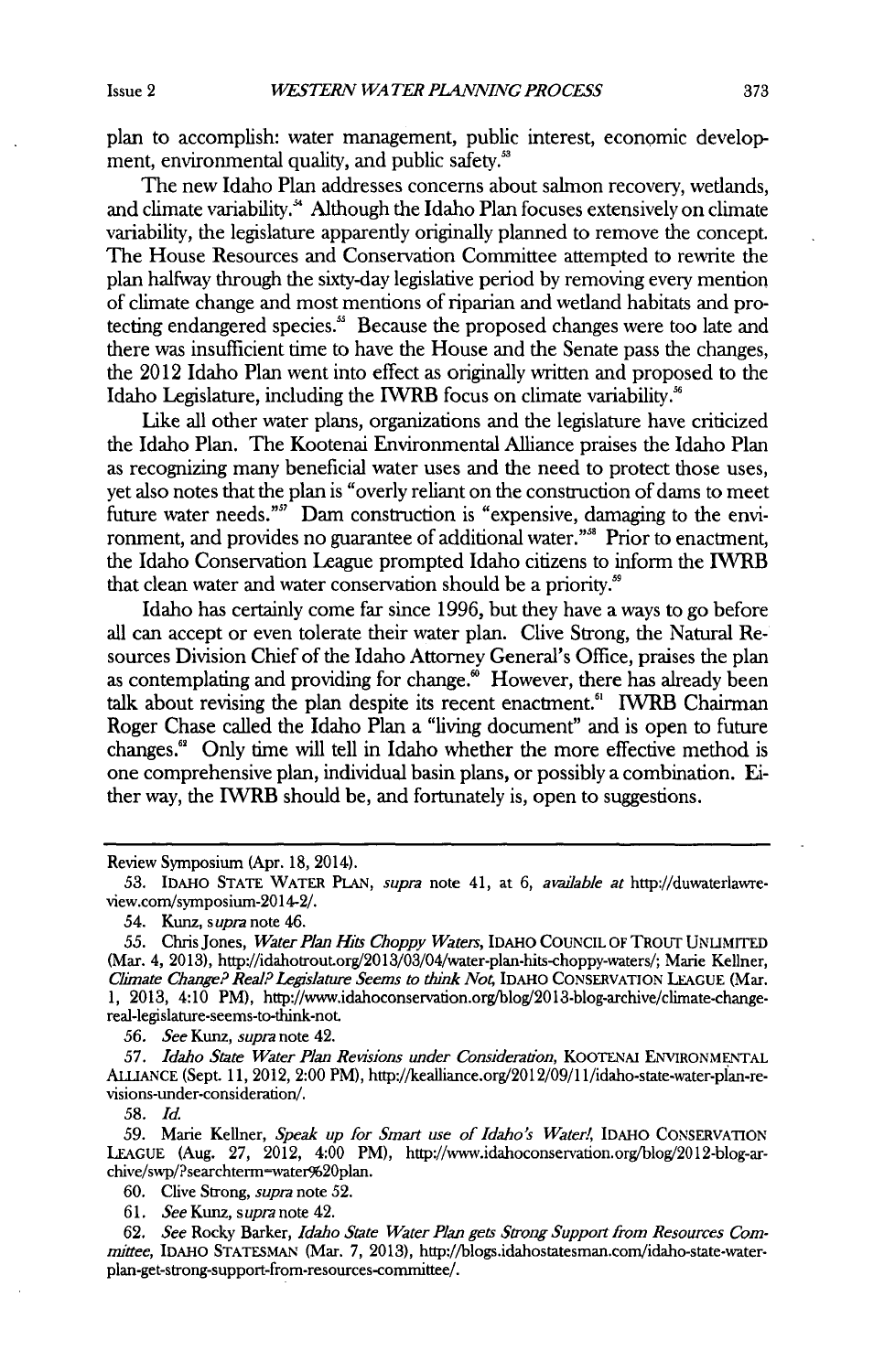#### **C.** WYOMING

Wyoming published its first comprehensive water plan in **1973,** and **did** not update the plan until 2007, thirty-four years later.<sup>88</sup> Both the updated 2007 Wyoming Plan and the **1973** Plan consisted of an overall, comprehensive framework as well as an emphasis on the seven individual basins." Similar to Idaho, there is no requirement to update the plan at a given interval. Wyoming decided that a new Wyoming Framework Water Plan ("Wyoming Plan") was necessary in **2007** due to technological advances and changing political and regulatory conditions.' The **2007** Wyoming Plan has two objectives and has two volumes to reflect each objecdve: Volume I is a summary of the state's water uses, projected future needs, and alternative ways to meet the future needs; Volume II provides future water planning and direction to Wyoming.'

In **1997,** the Wyoming Legislature directed the Wyoming Water Development Commission **("WWDC")** to "conduct a water planning feasibility study" with the University of Wyoming.<sup>67</sup> The legislature created the WWDC in 1979, and mandated that it consist of ten members, appointed **by** the Governor and approved **by** the Senate, responsible for the "coordination; development and planning of Wyoming's water and related land resources."' The **1997** WWDC study led to the creation of seven individual basin plans, with the last one completed in May 2006.<sup>8</sup> In 2005, the legislature authorized funding for a comprehensive state water plan."

The **1973** Framework Plan is still a valuable reference for Wyoming's policy makers and water resources managers.<sup>"</sup> Steve Wolff, the Colorado River Coordinator for the Wyoming State Engineer's Office, noted that the **2007** Plan involved virtually no real planning, but simply updated the 1973 Plan.<sup>72</sup> The current **2007** Wyoming Plan provides information based on a thirty-year planning horizon.<sup>73</sup> Although Wyoming has updated some of the individual basin plans since their initial reports, the state has not updated the Wyoming Plan since the 2007 enactment.<sup>74</sup> Wyoming has not updated three out of the seven

*64. History of the Sate Water Planning Process, supra* note **63.**

*66. Id.*

*67. Summary of the State Water Planning Process,* **WYOMING STATE WATER PLAN,** http://waterplan.state.wy.us/ (last visited Apr. 21, 2014).

*68. History ofthe State WaterPlannng Process, supra* note **63;** *Directory,* **WYOMING STATE WATER PLAN,** http://wwdc.state.wy.us/directory/directory.html (last visited Apr. 21, 2014).

*69.* **WYOMING WATER DEVELOPMENT COMMISSION, WYOMING FRAMEWORK WATER PLAN VOLUME I § 1.3 (2007).**

*70. Summary of the State Water Planning Process, supra* note **67.**

*71. History ofthe State Water Planning Process, supra* note **63.**

**72.** Steve Wolff, Colorado River Coordinator for the Wyoming State Engineer's Office, Presentation on Wyoming's Water Plan, University of Denver Water Law Review Symposium (Apr. **18,** 2014), *avadable* athttp://duwaterlawreview.com/symposium-2014-2/.

**73.** THE **WYOMING FRAMEWORK WATER PLAN,** *supra note* **65,** at **1.**

*74. See River Basin Plans,* **WYOMING STATE WATER PLAN,** http://waterplan.state.wy.us/basins/7basins.html (last visited Apr. 21, 2014).

*<sup>63.</sup> History ofthe State WaterPlanningProcess,* **WYOMING STATE WATER PLAN,** http://waterplan.state.wy.us/history.htnl (last visited Apr. 21, 2014); *Statewide Framework Water Plan,* Wyoming State Water Plan, http://waterplan.state.wy.us/frameworkplan.html (last visited Apr. 21, 2014).

*<sup>65.</sup>* WWC **ENGINEERING ET AL., THE WYOMING FRAMEWORK WATER PLAN: A SUMMARY 1 (2007).**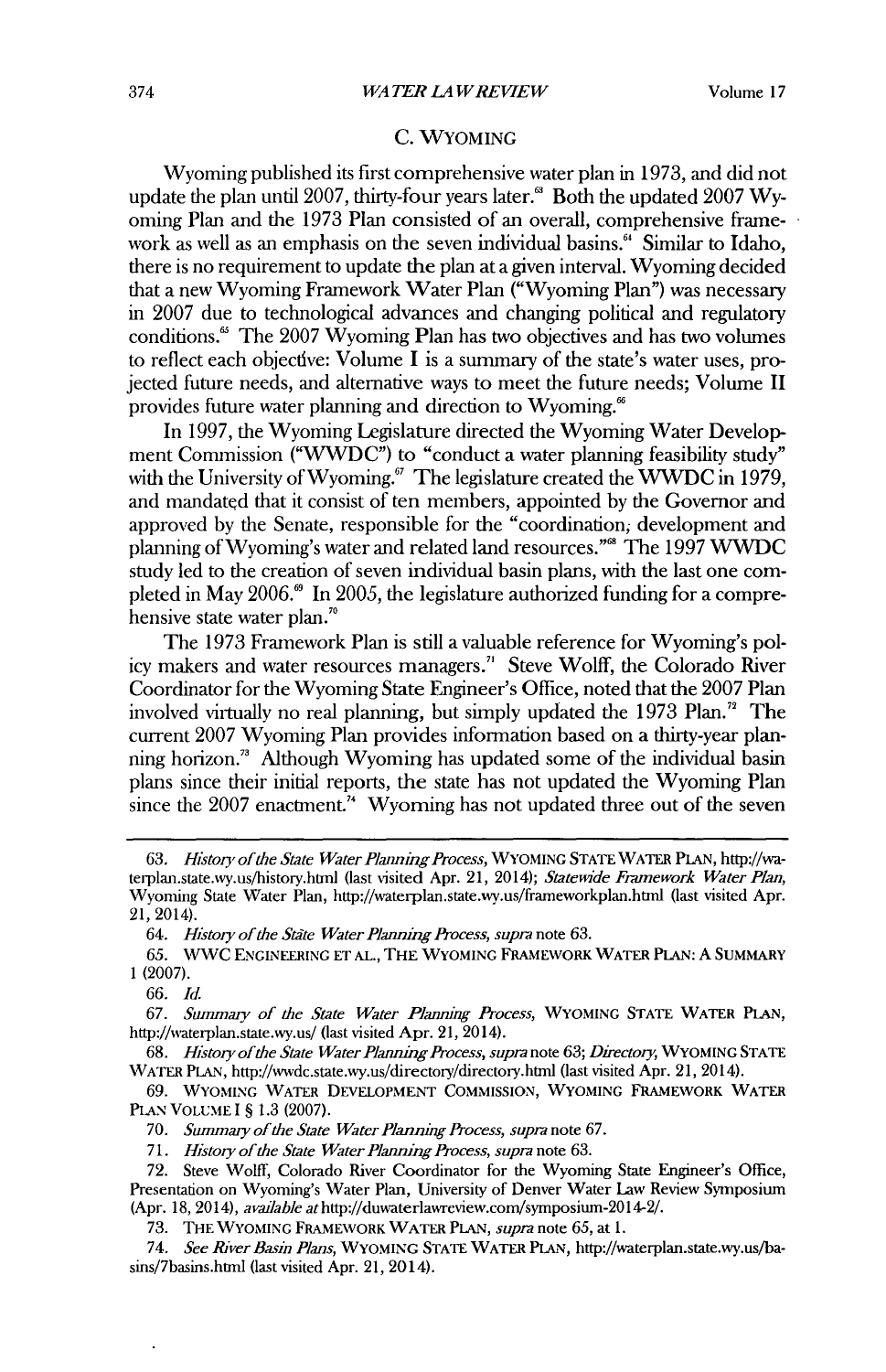individual basin plans since the initial reports, while the state has updated others as recently as **2013, 2011,** and **2010."** The Snake Salt River Basin Groundwater Update is currently in progress.<sup>76</sup>

a Although the Wyoming Plan provides for thirty years, Wyoming officials are realizing that the comprehensive plan is lacking in critical areas, such as drought planning. Governor Matt Mead is taking Wyoming's water future into his own hands and moving the state towards a new, more comprehensive water strategy lead." The Governor's new "Wyoming Water Strategy"<sup>38</sup> will take an "overarching look"<sup>79</sup> at Wyoming water use and appears to be completely separate from the Wyoming Plan; the name is not consistent with previous Framework Water Plans and the WWDC's website has no information about a new strategy or plan.<sup>80</sup> Steve Wolff confirmed the division and further noted that those involved with the Wyoming Plan were completely unaware of the water strategy until the public announcement."'

The new strategy **will** "encompass water quality, water law and water infrastructure, all of which are traditionally overseen **by** separate state agencies."" Governor Mead has a 200-page in house document that is a "water catalog of issues"; the issues "deal with water quality, water quantity, interactions and beneficial uses."<sup>88</sup> Beginning in November 2013, Governor Mead held nine listening sessions to better learn how to best use Wyoming's most valuable resourcewater.<sup>\*\*</sup> To increase public involvement and in hopes of hearing new ideas and insight, the Governor asked those involved with the Wyoming Plan to stay away from the sessions.'

One of Governor Mead's policy advisors notes that Governor Mead wants to create a strategy that will benefit all Wyoming citizens, specifically through baseline water testing and evaluating water quality, something that probably should have already been done." Governor Mead's Natural Resource Policy Advisor notes that the Governor's primary concern is to "ensure [that] we are protecting watersheds and groundwater."<sup> $\vec{r}$ </sup> Wyoming is recognizing the harsh reality of water scarcity and the increasing consistency of dry years. The state,

**80.** *See generally* WYOMING WATER **DEVELOPMENT COMMISSION,** http://wwdc.state.wy.us/wwdc.htnl (last visited Apr. 21, 2014).

**81.** Interview with Steve Wolff, Colorado River Coordinator for the Wyoming State Engineer's Office, in Denver, Colo. (Apr. **18,** 2014).

**82.** Storrow, *supra* note **79.**

**86.** Albert, *supra* note **83.**

**87.** *Id.*

*<sup>75.</sup> See id.*

*<sup>76.</sup> See Summay of the State Water Planning Process, supra* note **67.**

*<sup>77.</sup> See id.*

**<sup>78.</sup>** Press Release, Governor Seeks input on Wyoming Water Strategy, Office of Governor Matt Mead (Nov. 1, 2013), *available at http://governor.wy.gov/media/pressReleases/Pages/Gov*ernorSeeksInputonWyomingWaterStrategy.aspx.

<sup>79.</sup> Benjamin Storrow, *Water plan is a Wyoming-wide 'priority'*, CASPER STAR TRIBUNE (Nov. **6, 2013),** http://trib.com/business/energy/water-plan-is-a-wyoning-wide-priority/article dO1be756-924c-59f5-a526-fcdablc52c7d.html.

**<sup>83.</sup>** Saige Albert, *Wyoming Governor's Office Introduces Plan to Develop new Water Sirategy,* WYOMING LIVESTOCK ROUNDUP (uly 20, **2013),** http://www.wvlr.neVthe-roundup/archives/i 86-water/4307-wyoming-governor-s-ofice-introduces-plan-to-develop-new-water-strategy.

<sup>84.</sup> Press Release, *supra* note **78.**

*<sup>85.</sup>* Interview with Steve Wolff, *supra* note **81.**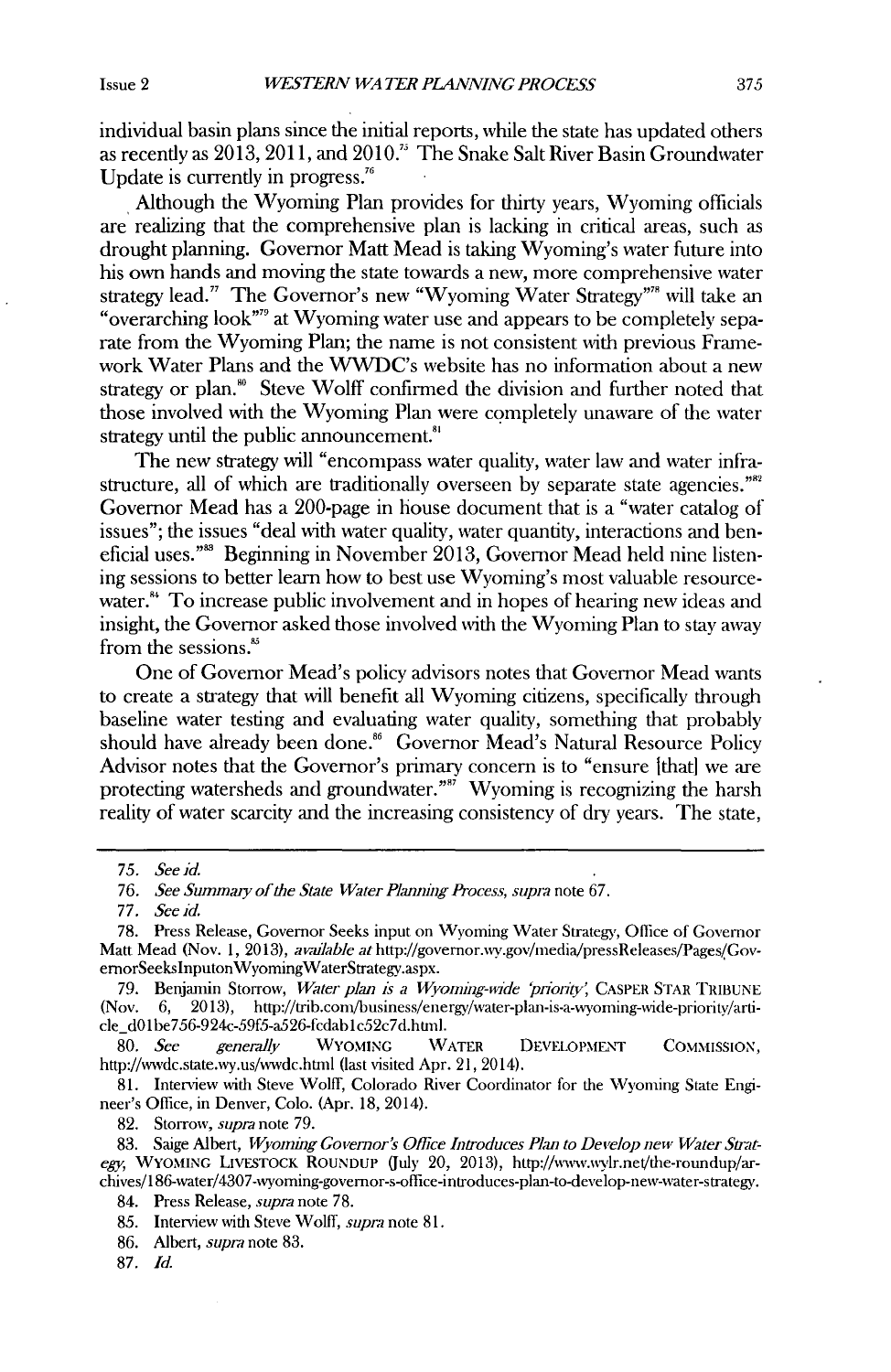specifically Governor Mead, is taking steps towards planning for its water future more appropriately and cohesively than in the past. Wolff hopes that the **Wy**oming Plan and the Water Strategy **will** be able to merge and provide Wyoming with an even better water plan.<sup>88</sup> Wyoming appears to be taking a more comprehensive approach, like California, rather than a decentralized approach encompassing individual basin plans without cohesively combining them, which they previously relied on with the two Framework Water Plans.

#### D. COLORADO

Colorado, like many other states with water plans, is realizing the necessity for a State Water Plan in hopes of a secure water future. With the Colorado population expected to nearly double **by 2050,** the current water supply cannot keep up.<sup>89</sup> CWCB Executive Director James Eklund opined that without a comprehensive plan, there **will** be an even greater supply and demand gap in all Colorado basins than what Colorado is currently experiencing." Until recently, a comprehensive water plan was not considered feasible, but now Colorado knows enough to develop such a plan."

In May **2013,** Governor John W. Hickenlooper ordered the CWCB to commence work on Colorado's Water Plan ("Colorado Plan")." As stated in the Governor's Executive Order, a Water Plan is necessary to address the water demand and supply gap, Colorado's drought, and purchasing and transferring water rights." The plan, overseen **by** the CWCB and Mr. Eklund," is meant to be a grassroots effort, building upon eight years of work and **780** meetings around Colorado" **by** Colorado's Basin Roundtables, the Interbasin Compact The Statewide Water Supply Initiative **("SWSI")** provided the Colorado Plan's foundation **by** providing the technical foundation describing Colorado's water challenges." Updates to the **SWSI** will continue to provide a foundation for individual basin plans and the Colorado Plan." **SWSI** Update **2016** is currently developing."

**93.** Executive Order, *supra* note **92,** at 2.

94. Joe Rubino, *Hickenlooper Legal AdvisorJaunes Ek/wnd named Director of Colorado Water Conservation Board*, DAILY CAMERA (June 13, 2013), http://www.dailycamera.com/statewest-news/ci\_23455302/hickenlooper-legal-adviser-james-eklund-named-director-colorado.

**95.** Eklund, *supra* note **90.**

**<sup>88.</sup>** Interview with Steve Wolff, *supra* note **81.**

**<sup>89.</sup>** Marci Krivonen, *Local Conservation Group Gets Involved with Colorado Water Plan,* **ASPEN PUBLIc RADIO** (lan. **30,** 2014, 8:49 AM), http://aspenpublicradio.org/post/local-conservation-group-gets-involved-colorado-water-plan.

**<sup>90.</sup>** James Eklund, Executive Director of the CWCB, Opening Presentation at the University of Denver Water Law Review Symposium: Goals for Colorado's Water Plan: An Overview (Apr. **18,** 2014), *available at* http://duwaterlawreview.com/symposium-2014-2/.

**<sup>91.</sup> THE COLORADO WATER PLAN, EAGLE RIvER WATERSHED COUNCIL 1,** *available at* http://ww.envc.org/pdf/colorado-water-plan-fact-sheet.pdf.

**<sup>92.</sup>** Colo. Exec. Order **D 2013-005** (May 14, **2013).**

**<sup>96.</sup> THE COLORADO WATER PLAN,** *supra* note **91,** at **1.**

<sup>97.</sup> Frequently Asked Questions, COLORADO'S WATER PLAN, http://coloradowaterplan.com/ (last visited Apr. 21, 2014).

**<sup>98.</sup>** *See id.*

**<sup>99.</sup>** Rebecca Mitchell, CWCB Water Supply Planning Section Chief, Update on the **SWSI,** Presentation at the University of Denver Water Law Review Symposium (Apr. **18,** 2014), *available at* http://duwaterlawreview.com/symposium-2014-2/.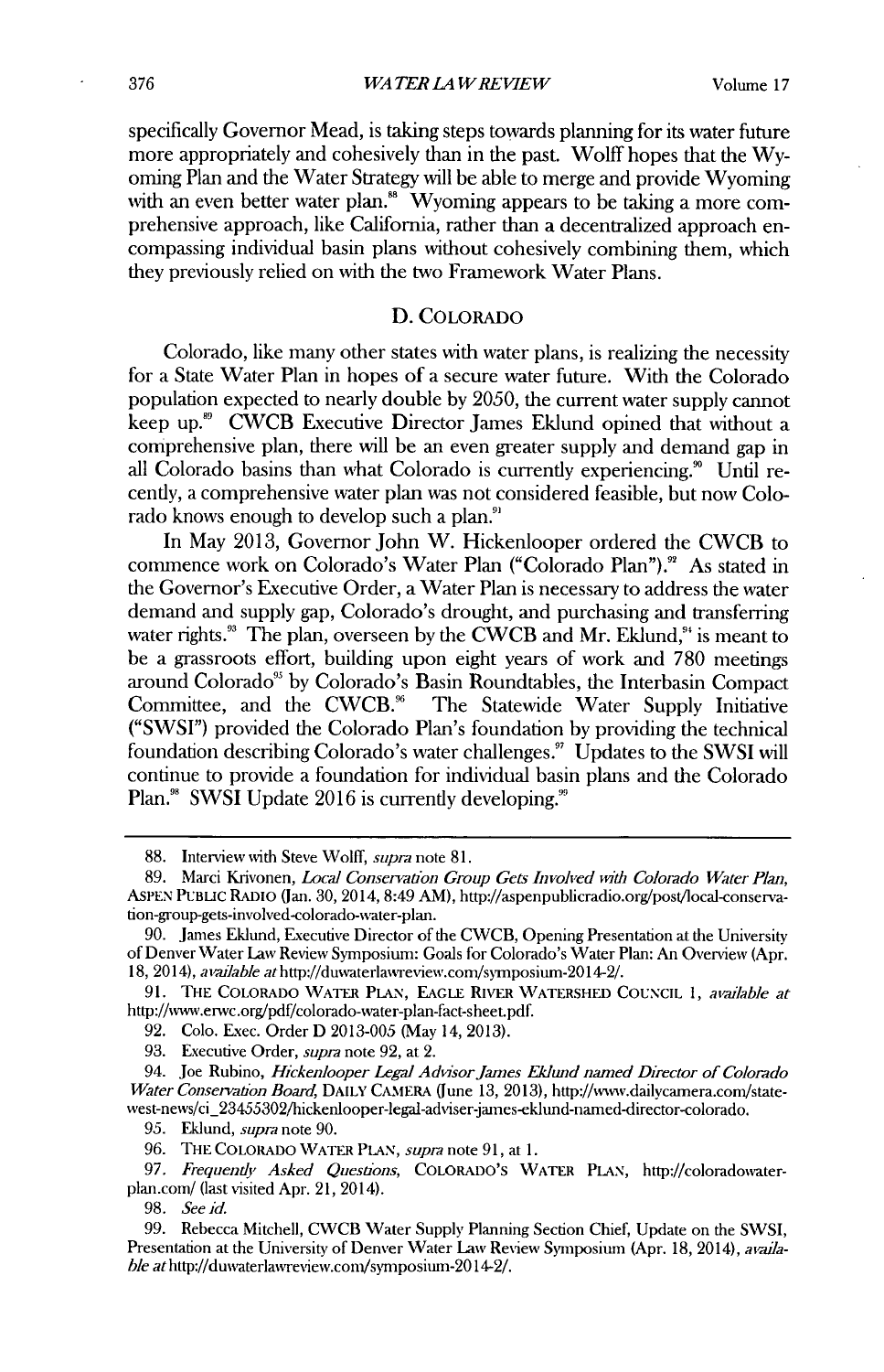Like Wyoming, Colorado will have individual basin plans as well as a comprehensive Water Plan.'" However, "Colorado **will** be one of the first states **in** the country to incorporate grassroots scenario planning and adaptive management into water planning efforts."' Especially given the September **2013** floods, the Plan will prepare for climactic variability **by** examining water needs for both wetter and drier scenarios.<sup>102</sup> The schedule requires the CWCB present a draft of the Colorado Plan to the Colorado Governor **by** December **10,** 2014 and a finalized draft by December 2015.<sup>103</sup> Consistent with the trend towards frequent updating, the Colorado Plan will be a "dynamic document amended every two to five years."'<sup>04</sup> Linda Bassi, CWCB's Stream and Lake Protection Section Chief, noted that the Colorado Plan **will** not be overly specific or detailed, but rather drafted to allow flexibility.<sup>105</sup>

Similar to most other states, the Colorado Plan "must reflect the values and priorities of Coloradoans."<sup>106</sup> The public is able to get involved through local Basin Roundtables, CWCB meetings, emails, an online input form, or on the social networking sites Facebook and Twitter.<sup>107</sup> The Twitter page notes that the Colorado Plan is the first water plan "written **by** Coloradoans, for Coloradoans."10

While this all sounds worthy of broad support, some of the members of the Colorado Legislature have received the Executive Order with hesitation. In particular, Senator Gail Schwartz co-sponsored a bill, SB 14-115, that would require the Colorado Legislature to approve the statewide water plan, thereby trumping the Executive Order.<sup>109</sup> As written, the Executive Order hardly mentions the legislature and instead focuses on a collaborative effort between the CWCB and the governor's office for the Plan's development." Opposing the **bill,** Louis Meyer, who serves on the Colorado roundtable, notes that the current method, which Governor Hickenlooper developed, involves those in the Colorado community who would not otherwise "have a voice in the plan."" Meyer further notes that if the grassroots efforts are "overruled **by** a top-down approach, [it] will lead to cynicism and lack of engagement" **by** those who do not typically speak up, particularly those from smaller towns from Granby to Grand Junction."' Mike King, the executive director of the Colorado Department of Natural Resources, agrees that Colorado "need[s] to depoliticize the

**107.** *See id.*

- *110.* **Seeid.**
- 1 *11. Id.*
- **112.** *Id.*

**<sup>100.</sup>** *See* **THE COLORADO WATER PLAN,** *supra* note **91** at 2.

**<sup>101.</sup>** *FrequentlyAsked Questions, supm* note **97.**

<sup>102.</sup> *Id.*

**<sup>103.</sup>** Eklund, *supra* note **90.**

<sup>104.</sup> Dowd, supia note **3,** at **168.**

**<sup>105.</sup>** Linda Bassi, CWCB Stream and Lake Protection Section Chief, Presentation at the University of Denver Water Law Review Symposium (Apr. **18,** 2014), *avadable* athttp://duwaterlawreview.com/symposium-2014-2/.

*<sup>106.</sup> Frequently Asked Questions, supra* note **97.**

**<sup>108.</sup> TwrrrER: COLORADO WATER PLAN,** https://twitter.com/COWaterPlan (last visited Apr. 21, 2014).

**<sup>109.</sup>** Brent Gardner-Smith, *Schwartz Sponsors Bill to Challenge Water Plan,* **ASPEN DAILY** NEws (Feb. **8,** 2014), http://www.aspendailynews.com/section/home/161179.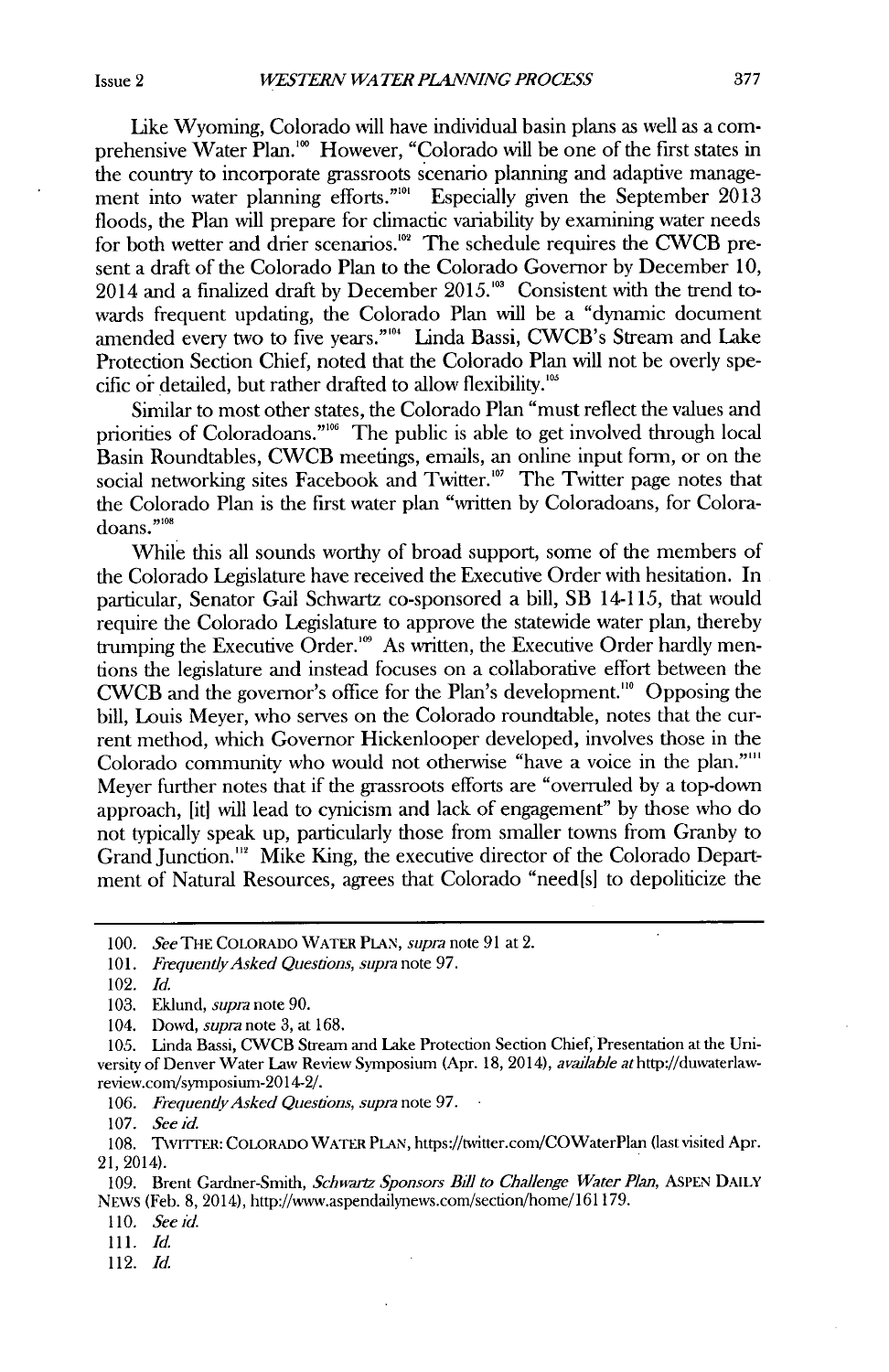development of Colorado's water" and that the Colorado Plan should be "organic" and not subject to political pressures."' SB 14-115 was eventually amended in subcommittee, setting forth additional requirements for public hearings and defining a greater role for the legislature, particularly the Water Resources Review Committee, but stopping short of requiring legislative approval of the plan."' The Governor signed the bill into law on May **15,** 2014."'

While many understand the need for a comprehensive water plan in Colorado, there is uncertainty as to the correct planning process and the effect that the Colorado Plan could have on the state's water courts and prior appropriation system"' Other states vary in their water plan creation; there is no one right answer. However, because water's future is ever-changing, state water plans need to be flexible to change and updated frequently. Most states strongly emphasize public input, and Colorado appears to be doing that on a larger scale than any other state. Colorado is taking a step in the right direction and can look to other states for guidance.

#### **III.** ANALYSIS

Looking at the three water plans discussed here, a general theme is the importance of public involvement with those heading the various plans, specifically through constituent meetings. While some states provide public involvement platfonus and others just allow for it, the agency writing the plan should always include public involvement in some way. Each state water plan is overseen **by** some state-created water board, and Colorado has followed suit with the CWCB.

Where states differ is when it comes to either a more comprehensive or decentralized plan and more specifically what should be included **in** each plan. California prefers a comprehensive plan, although this is up for debate"', while Idaho and Wyoming have both individual basin plans and a comprehensive state plan. This is most prevalent **in** Wyoming, yet the unsuccessful plan has led the Wyoming Governor to begin creating a comprehensive water strategy without WWDC's input, which would combine water issues presently overseen **by** separate state agencies. Both the Colorado and Wyoming Governors have taken a large role in water plan development. Colorado has adopted both approaches; each Basin Roundtable develops its own Basin Implementation Plan in addition to the comprehensive Colorado Plan, similar to Idaho. However, there appears to be a greater emphasis on comprehensive planning in Colorado.

Additionally, the California Plan discusses the public trust doctrine and one of Idaho's Plan's goals is public interest. However, public interest has been

*<sup>113.</sup> Id.*

**<sup>114.</sup> COLORADO WATER CONGRESS, STATE AFFAIRS WATER BILL SUMMARY** (May **7,** 2014), **avaiahle at** http://wvw.cowatercongress.org/externaVwcpages/wcmedia/documents/State%20Affairs/CWC%20Bill%20Sumnaries.pdfid. **.** .A-74Al14B2EE6A2.

**<sup>115.</sup>** SB 14-115, **OPEN:STATES,** http://openstates.Org/co/bills/2014A/SB14-115/ (last visited May **27, 2014).**

**<sup>116.</sup>** *See* email from Matthew Merrill, Partner, White & Jankowski, LLP, to author (Apr. **29,** 2014, 17:24 MDT) (on file with *Water Law Review)*.

*<sup>117.</sup> See Aladjem,* **supra** note **26** (noting that California is moving away from a centralized approach).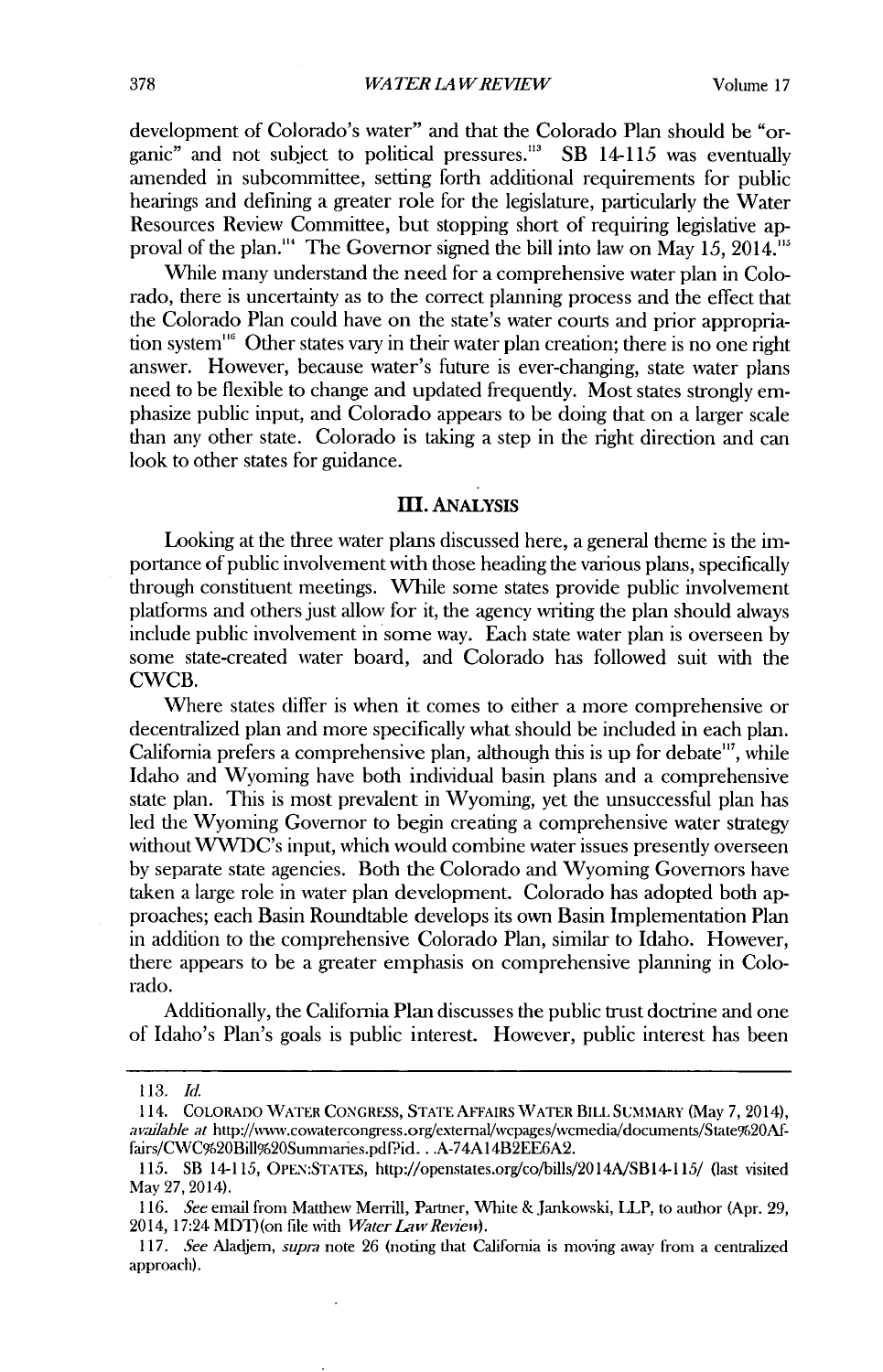rejected **by** the Colorado Supreme Court because it is in conflict with the prior appropriation doctrine."' Conversely, California specifically held, more than ten years prior to the Colorado decision, that although the public trust doctrine and the prior appropriation doctrine were at one point separate doctrines, the two need to **be** integrated together to take a better look at water resources."9 This exemplifies how a state's water rights foundation and viewpoint influences the water planning process; each state needs an individualized approach, based on their already established water law principles, to best determine what works in their own state.

Colorado has also taken an innovative approach with its grassroots efforts and decreased legislative involvement. From the beginning, Governor Hickenlooper's Executive Order to create a water plan varies from what most other states have done, with Wyoming being the exception. States vary in the degree to which the legislatures are involved; the CWC mandated the California Plan, the Idaho Plan is simply an option under the Idaho Constitution, and the **Wy**oming legislature authorized the plan, but neither state law nor code requires the plan. **A** mandated water plan may not be necessary, depending on the individual state, but the option to have one, either through a state statute or through a governor, is essential. For a state like Colorado, where water is such a scarce yet vital resource, a mandated plan may be the best option, at least until Colorado can better address the scarcity and supply and demand gap.

However, not all agree that a comprehensive Colorado Plan is necessary. Sarah Klahn, Managing Partner with White **&** Jankowski, **L.L.P.,** a water law firm in Denver, Colorado, does not believe that now is the right time for a comprehensive plan.<sup>120</sup> Klahn prefers the local, roundtable process.<sup>121</sup> Klahn voiced her concern that once enacted, the Colorado Plan **will** not be a governing document, as she is unaware of any judicial decisions where a provision of a state water plan affected the outcome.<sup>122</sup> Klahn struggles with converting the roundtables to a state level while also protecting local interests.<sup>123</sup> Hopefully, Colorado **will** be successful in developing a plan that protects local and state interests.

As there is no one right process, it would be well worth it to see what success the grassroots Colorado Plan could have. **If** the decreased legislative involvement does not appear to be successful after the recommended two-to-five year update period, then the legislature should revisit something similar to the original content of SB 14-115. For now, especially with the draft deadline approaching in December 2014, **if** the **bill** passes, it could certainly delay the enactment and thereby create unwanted, further uncertainty for Colorado's water future.

- 121. *Id.*
- 122. *Id.*
- **123.** *Id.*

*<sup>118.</sup> See* Bd. of Cnty. Comm'rs v. United States, **891 P.2d 952, 972** (Colo. **1995).**

*<sup>119.</sup> See* Nat'l Audubon Soc'y v. Superior Court, *658* **P.2d 709, 732** (Cal. **1983).**

<sup>120.</sup> Sarah Klahn, Managing Partner with White **&** Jankowski, L.L.P., University of Denver Water Law Review Symposium: Providing a Colorado-based perspective on the New Plan (Apr. 18, 2014).